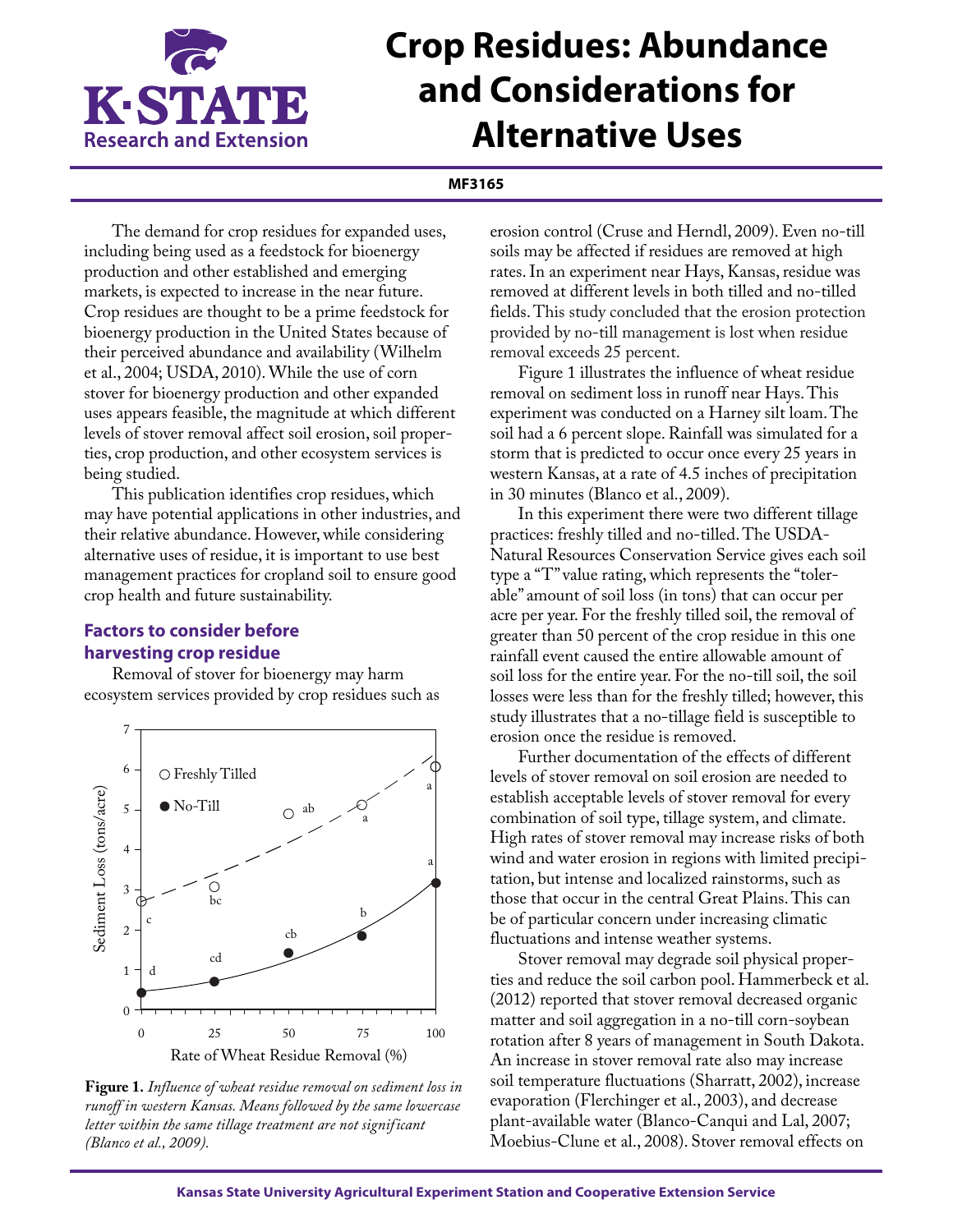crop yields can be inconsistent and depend on multiple factors such as the weather, slope of the field, fertility, and amount of soil organic matter. A recent study concludes that producing bioenergy from crop residues could reduce soil organic matter and ultimately increase carbon dioxide emissions (Liska et al., 2014).

The maps in Figure 2 show data for corn, sorghum, and wheat. The data are an estimated quantity of total residue present per year. Producers should determine how much, if any, residue should be harvested. This decision must be made on a field-by-field basis to avoid soil degradation. Other major crops, such as soybeans, sunflowers, canola, and cotton, have either low residue production or have narrow carbon/nitrogen residues that cause those residues to break down (decompose) quickly. On these fields, the amount of residue on a per acre basis is so low that it would be impractical to harvest.

#### **Crop residue abundance**

The information for the maps shown in Figure 2 was collected from the USDA's National Agricultural Statistics Survey. The three crops selected — corn, sorghum, and winter wheat — were based on highest total production within Kansas. The survey provided data regarding harvested acres, grain yield, and overall production at the county level. Because weather variations can cause crop yields to vary widely from year to year, data from these survey results were averaged from 1999 through 2010.

Harvest index refers to the amount of grain produced divided by the total amount of aboveground biomass produced. In other words, for corn and sorghum, 0.5 is a typical harvest index. Of the total aboveground biomass, on average, half of that mass is grain, and the other half is crop residue. For corn and

**Figure 2.** *Tons of crop residues produced per year for each Kansas county. Average values from 1999 to 2010 were calculated from crop yields from the National Agricultural Statistics Service.* 

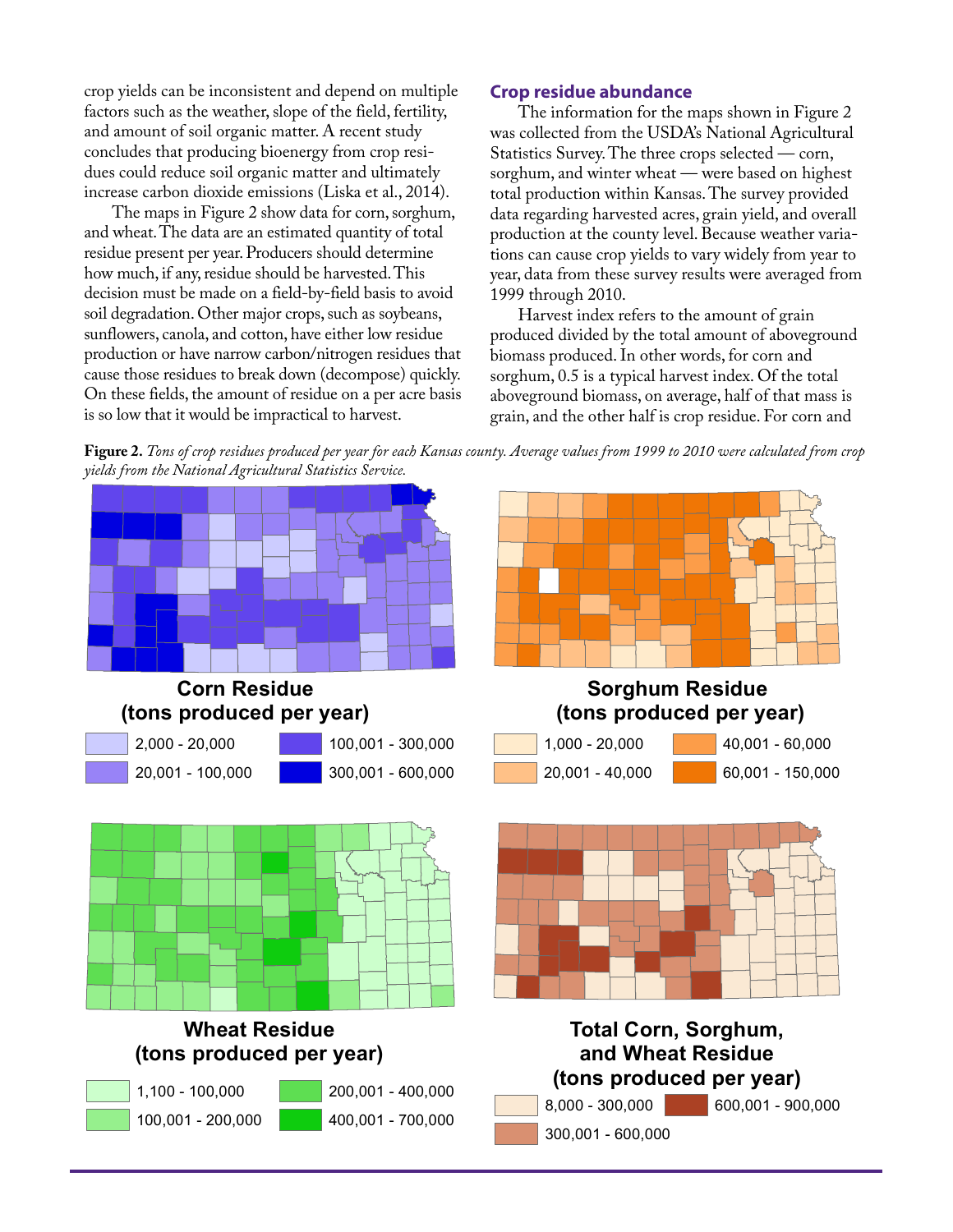sorghum, the total production of a county (in bushels of grain) was multiplied by the weight of a bushel of the crop (56 pounds per bushel). The harvest index of wheat is about 0.4. If a bushel of wheat weighs 60 pounds, the crop residue produced by those plants would weigh 100 pounds. Therefore, the total winter wheat grain yield in bushels was multiplied by 100 to estimate the mass of winter wheat residue produced per county. These data are presented in Figure 2.

#### **Estimating percent residue cover remaining on field**

How much residue is enough? For producers, it is important to know how to measure crop residue, as this measurement provides an estimate of how well soil is protected from wind and water erosion. To meet the definition of conservation tillage, including no-till, strip-till, ridge-till, and mulch-till, at least 30 percent of the soil surface must be covered with residue after planting.

There are two main methods used to estimate residue, but the most commonly used approach is the line-transect method (Figure 3). Use either a 100-foot tape measure or a rope with 100 knots tied at 1-foot intervals. Stretch the tape or rope at a 45-degree angle to the row direction, walk along the tape, and count the number of times a piece of residue at least 1/8 inch in diameter occurs under each foot mark or knot. To get a field-wide estimate, move the tape measure to a different spot in the same vicinity, and repeat this process three times, making 100 observations at each site, and repeat this process at five sites per field in order to determine the field average.

You can also compare your fields to photos that contain a known percentage of crop residue. The



**Figure 3.** *Tape measure used for the line-transect method. Place tape measure at a 45-degree angle to the rows. This field has very low residue coverage (<30%). Photo: DeAnn Presley.*

following K-State Research and Extension publications help estimate crop residue:

- Soybean and sunflower residue: *[www.ksre.ksu.edu/](www.ksre.ksu.edu/bookstore/pubs/L783.pdf) [bookstore/pubs/L783.pdf](www.ksre.ksu.edu/bookstore/pubs/L783.pdf)*
- Grain sorghum residue: *[www.ksre.ksu.edu/](http://www.ksre.ksu.edu/bookstore/pubs/L782.pdf) [bookstore/pubs/L782.pdf](http://www.ksre.ksu.edu/bookstore/pubs/L782.pdf)*
- Corn residue: *[www.ksre.ksu.edu/bookstore/pubs/](www.ksre.ksu.edu/bookstore/pubs/L784.pdf) [L784.pdf](www.ksre.ksu.edu/bookstore/pubs/L784.pdf)*

### **Potential applications for crop residue**

In addition to being used as bioenergy feedstocks and for animal agriculture, crop residues can be used in the production and use of horticultural commodities (Poincelot, 2003). These horticultural uses of crop residues include mulch, compost, and soil conditioners.

Mulch composed entirely or partially of crop residues can be used in many ways: commercially grown vegetable, fruit, tree, and shrub production; home and community gardens; and in ornamental landscapes. In the same way as leaving a portion of crop residue in the field after harvest, mulch used in landscapes conserves soil moisture, prevents erosion, lowers weed levels, and improves plant growth (Sharenbroch, 2009).

Compost made from crop residues or amended with crop residues can be used to increase soil organic matter in the mentioned horticultural applications. Additionally, there is a potential for some crop residues to be used as components of alternative potting materials in container-grown ornamental nursery crops. Research in this area is ongoing; however, a website has been developed to archive all research related to this topic (*[www.SustainableSubstrates.com](http://www.SustainableSubstrates.com)*).

Crop residue also can be used as a soil conditioner on disturbed sites. Studies show organic materials used in urban landscapes improve soil quality and plant health (Scharenbroch, 2009). Although there are few studies evaluating use of agronomic crop residues as soil amendments, the evidence for other organic materials improving soil health is strong (Loper et al., 2010; Brown and Gorres, 2011).

## **Challenges and opportunities to adoption of enhanced use residue products**

The most important attribute of crop residues used in horticultural applications is assurance that the material is herbicide-free. There is a small chance that herbicides used in crop production could contain herbicide residues. However, the most problematic source of herbicide residues is from hay (Davis et al., 2010). Long-lasting herbicides containing triclopyr and/or picloram are very common pasture-applied herbicides for the control of brush, but these herbicides are not common in crop production. If herbicides are